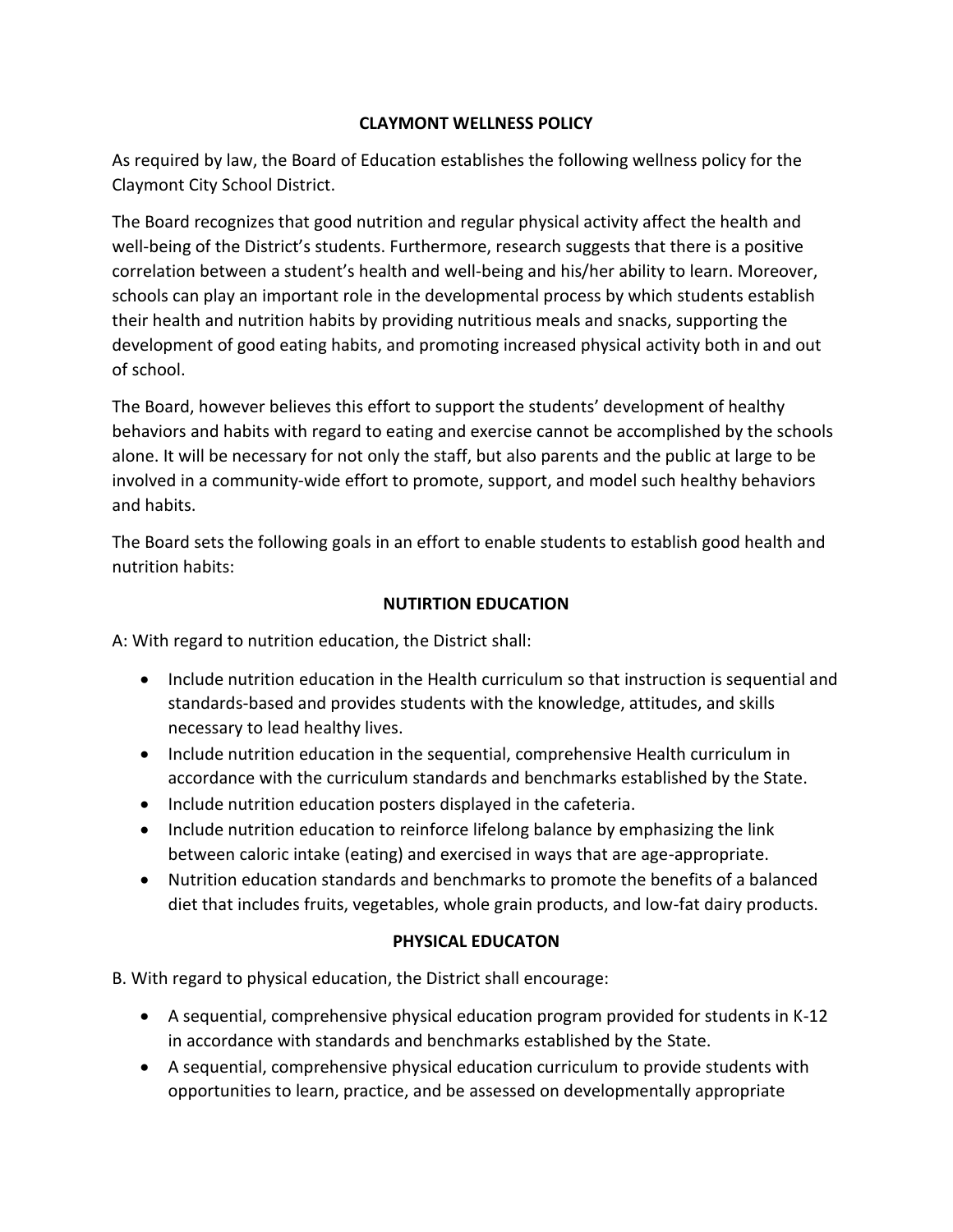knowledge, attitudes, and skills necessary to engage in lifelong, health-enhancing physical activity.

- Planned instruction in physical education to teach cooperation, fair play, and responsible participation.
- Planned instruction in physical education to cooperative gender and cultural differences.

# **PHYSICAL ACTIVITY**

C. With regard to physical activity, the district shall have:

- Schools encourage families to provide physical activity outside the regular school day, such as outdoor play at home, participation in sports sponsored by community agencies or organizations, and in lifelong physical activities like bowling, swimming, or tennis.
- The schools provide information to families to encourage them in their efforts to incorporate physical activity in their children's daily lives.

# **NUTRITION GUIDELINES FOR ALL FOODS AVAILABLE ON CAMPUS DURING THE SCHOOL DAY**

D. With regard to other school-based environment the District shall have:

- The schools provide at least twenty (20) minutes daily for students to eat.
- The schools schedule mealtimes so there is minimum disruption by bus schedules, recess, and other special programs or events.
- The school provide attractive, clean environments in which the students eat.

E. Furthermore, with the objectives of enhancing student health and well-being, and reducing childhood obesity, the following guidelines are established:

- In accordance with Policy 8500, entitled Food Services, the food service program shall comply with Federal and State regulations pertaining to the selection, preparation, consumption, and disposal of food and beverages as well as to the fiscal management of the program.
- As set forth in Policy 8531, entitled Free and Reduced Priced Meals, the guidelines for reimbursable school meals meet or exceed the regulations issued by the U.S. Department of Agriculture (USDA).
- The food service program will strive to be financially self-supporting; however, if it is necessary to subsidize the operation, it will not be through the sale of foods with minimal nutritious value.
- The food service program will provide all students affordable access to the varied and nutritious foods they need to be healthy and to learn well.

The Board designates the Superintendent, the Building principals as the individuals in charge of operational responsibility for measuring and evaluating the District's implementation and